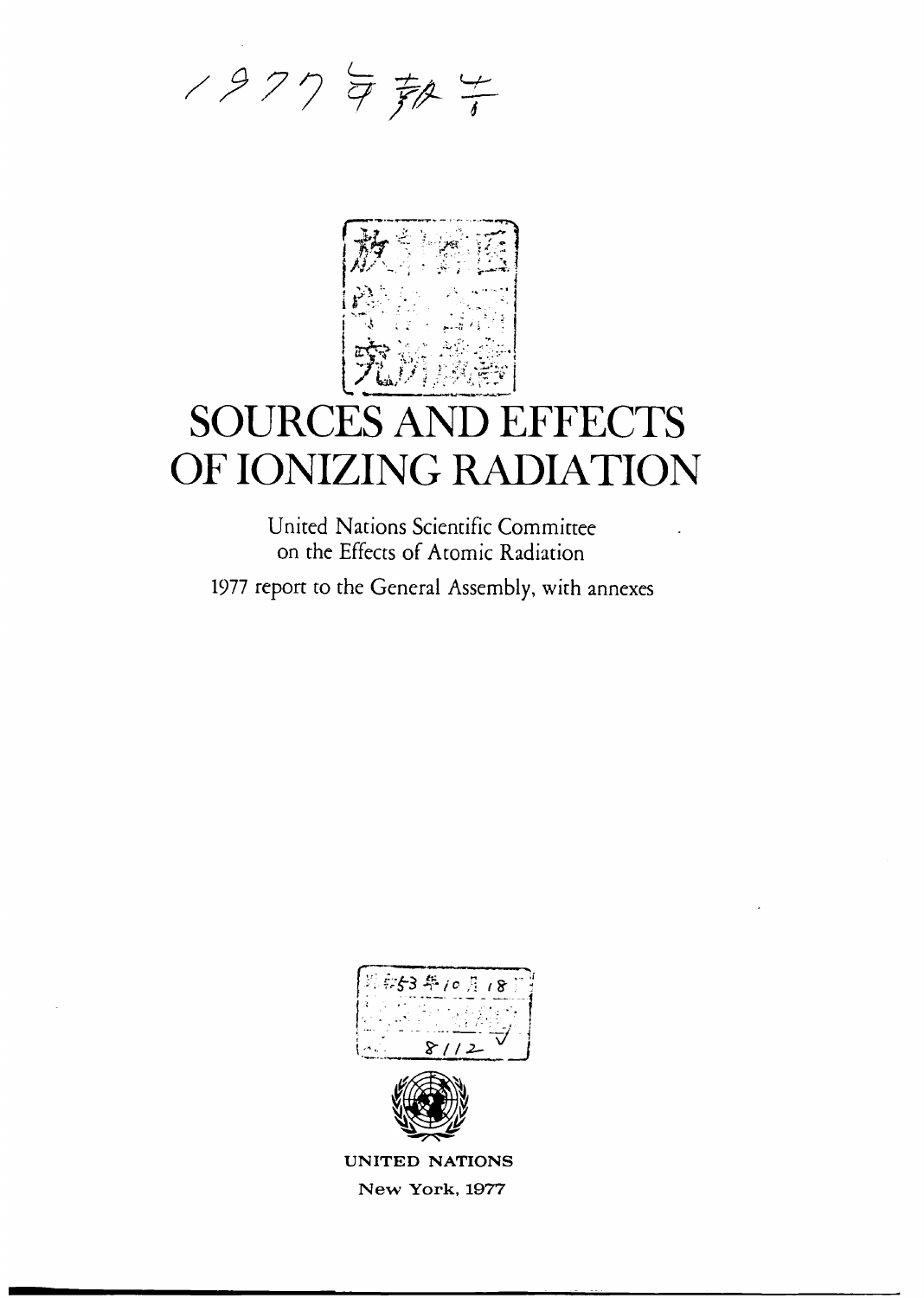NOTE

The report of the Committee without its annexes appears as Official Records of the General Assembly, Thirty-second Session, Supplement No. 40 (A/32/40).

In the text of each annex, Arabic numbers in parentheses are references listed at the end.

The designations employed and the presentation of material in this publication do not imply the expression of any opinion whatsoever on the part of the Secretariat of the United Nations concerning the legal status of any country, territory, city or area, or of its authorities, or concerning the delimitation of its frontiers or boundaries.

> UNITED NATIONS PUBLICATION Sales No. E.77.IX.1 Price: \$U.S. 28.00 (or equivalent in other currencies)

> > Produced by UNIDO, Vienna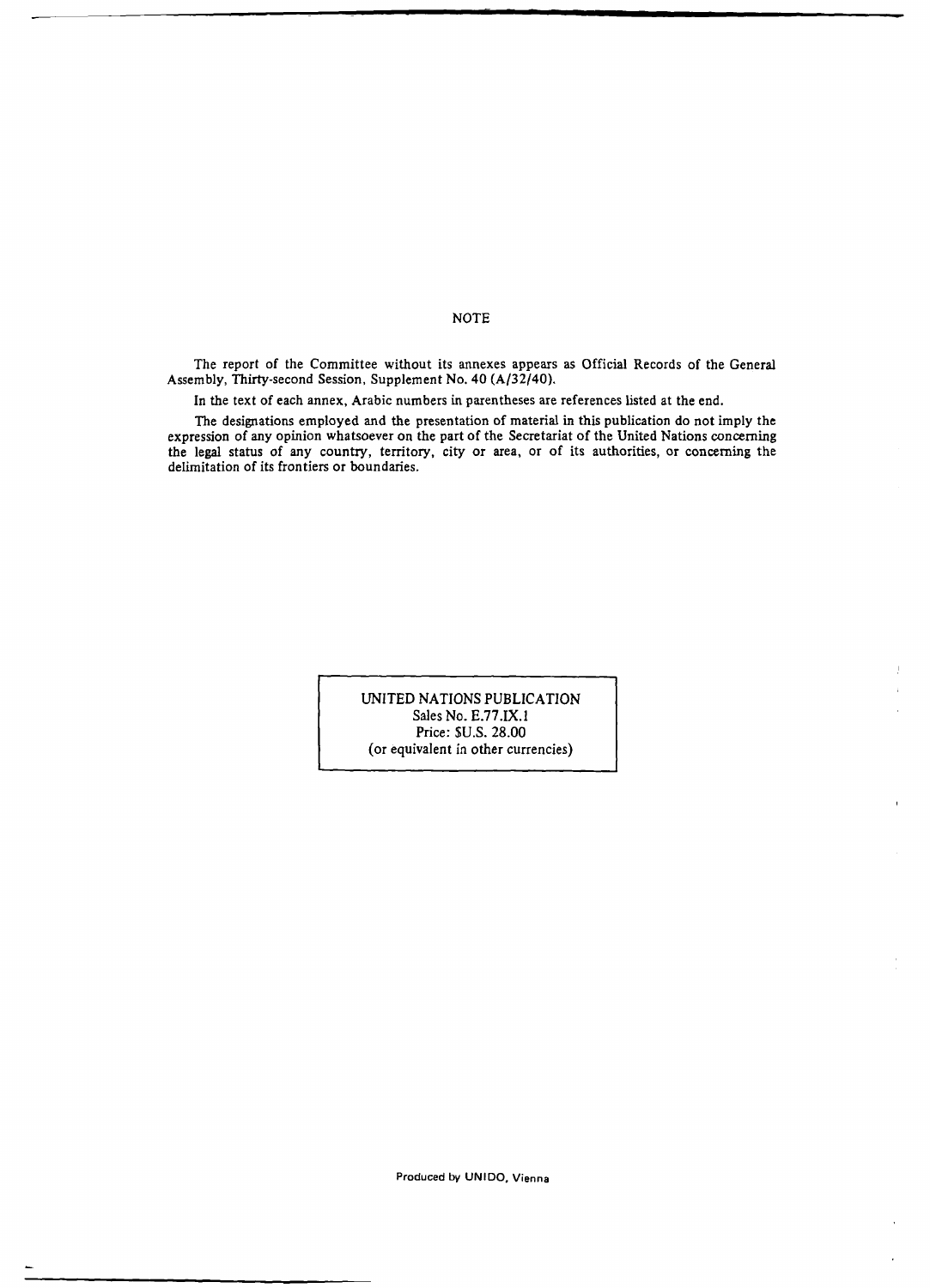## ANNEX A

## Concepts and quantities in the assessment of human exposures

#### CONTENTS

|                                                                 | Paragraphs |                                                                          | Paragraphs |
|-----------------------------------------------------------------|------------|--------------------------------------------------------------------------|------------|
| $INTRODUCTION$                                                  | $1 - 2$    | Use of the dose commitment in<br>predictions relating to continued       |            |
|                                                                 | $3 - 7$    | practices<br>Environmental models used in the                            | $23 - 27$  |
| II. EXPOSURE OF POPULATIONS                                     | 8-30       | assessment of dose commitments<br>III. QUANTITIES USED IN THE ASSESSMENT | $28 - 30$  |
| The collective dose and dose commit-<br>A.                      |            | OF ORGAN DOSES                                                           | 31-46      |
|                                                                 | $9 - 27$   | Internal irradiation $\ldots$ ,                                          | $32 - 35$  |
| Use of the collective dose and<br>collective dose commitment in |            | B. External irradiation                                                  | 36-46      |
|                                                                 |            |                                                                          | Page       |
| detriment assessments $\ldots$ ,                                | $17 - 22$  |                                                                          | 34         |

## *Introduction*

1. The purpose of this Annex is to define the concepts and quantities that are used by the Committee in collating and reporting data on human radiation exposures and to qualify their use. These concepts and quantities can be unequivocally defined, but a number of basic biological assumptions have to be made to justify their use for particular purposes. While some of these assumptions are presented in this Annex, a more extensive discussion, which a fuller understanding of the qualifications requires, can be found in Annexes G, H, I and J, which deal with the biological effects of radiation.

2. The concepts and quantities discussed in this Annex are designed for the purpose of dealing with low doses of radiation, as usually encountered in occupational and population exposures.

## I. BASIC CONCEPTS

3. The mean absorbed dose in various human organs or tissues is the physical quantity usually taken as a basis for radiation risk estimates, and it is derived by averaging the absorbed dose over the mass of the organ or tissue under consideration. The absorbed dose<sup>1</sup> is defined as the mean energy imparted per unit mass at the point of interest (3). In this report, the word "dose", unless specifically qualified, refers to the mean absorbed dose over an organ or tissue. ·

4. The use of absorbed dose in tissues as a basis for risk assessments makes it necessary to present separately

<sup>&</sup>lt;sup>1</sup> The SI unit of absorbed dose is the joule per kilogram, the special name for the unit being the gray  $(1 \text{ Gy} = 1 \text{ J/kg})$ . In the present document use is made of the previous special unit for absorbed dose, the rad  $(1 rad = 0.01 Gy)$ .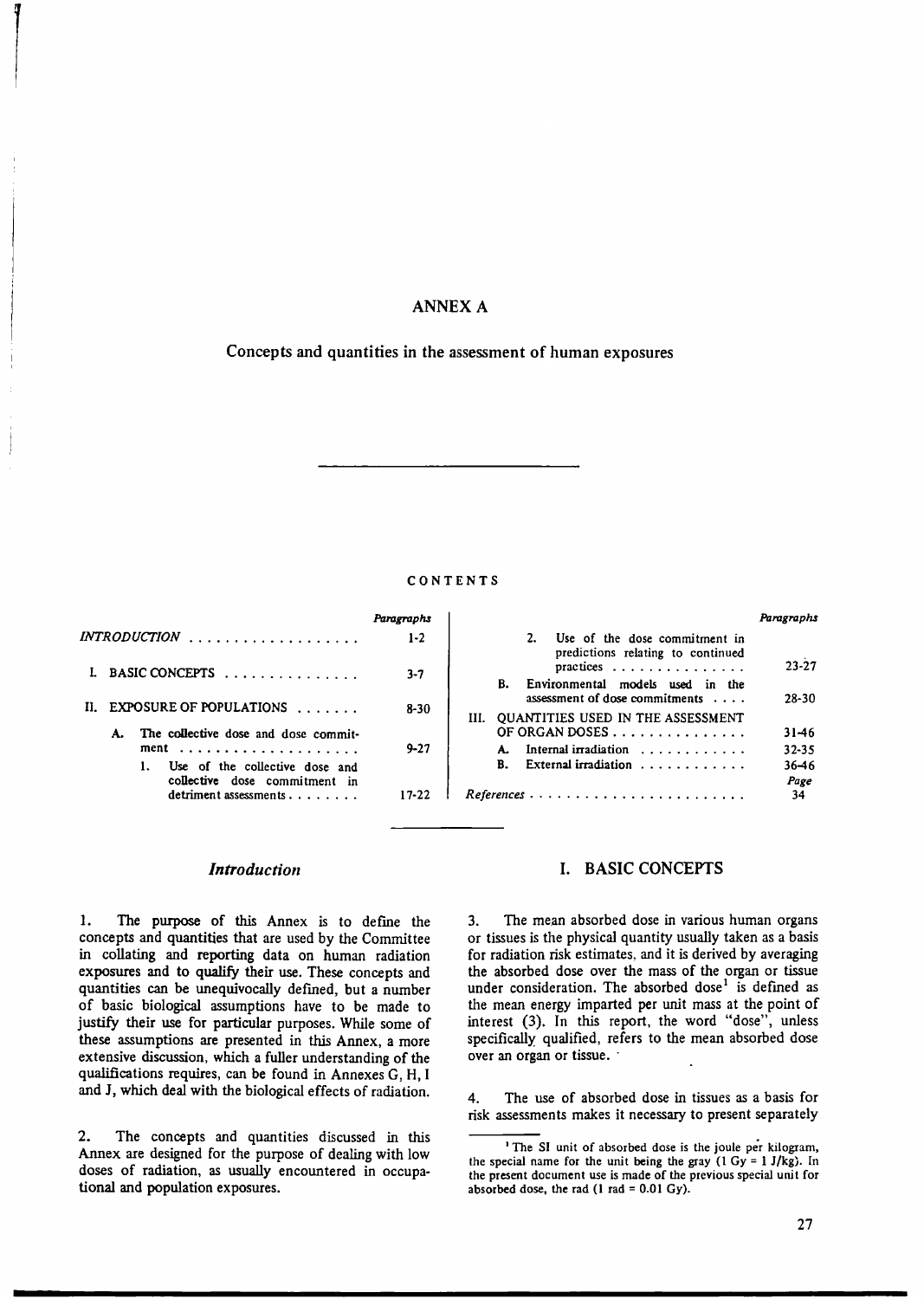those components of the absorbed dose which are due to high-LET<sup>2</sup> radiation, with specification of radiation type. For low-LET contributions to the absorbed dose, which comprise the most common types of human exposures, it is assumed that the influence of radiation quality and dose rate is negligible.

5. The relations between doses in tissues and risks of deleterious effects are complex; they are presented in detail and discussed in Annexes G, H, I and **J.** If the effects in laboratory experiments under controlled conditions, as reported in Annexes H, I and J, are plotted against doses, many different types of curves are obtained, some linear and some curvilinear. A significant consideration is that in heterogeneous human populations of all ages and states of health and subject to a number of insults acting with radiation, there may be especially sensitive individuals, in which case a threshold may be less probable. In research it is appropriate to analyse dose-effect curves and factors relating to them in detail in order to gain an insight into the mechanisms involved. For purposes of making risk estimates in humans, however, a different approach has been employed. As described in Annex G, most of the effects of radiation in human beings have been observed at doses (some tens or hundreds of rads) that are considerably higher than those near natural background levels. To estimate risks at low doses the incidence of effects at high dose levels is divided by the dose to give an incidence rate per unit dose, which presupposes that there is proportionality between dose and effect down to the lowest doses. This assumption will be made for present purposes, recognizing that it is also possible that there could be a much lower effect, and perhaps none, at low doses. These considerations indicate that the rates of incidence calculated in these Annexes from observations at high doses may overestimate the effects of low doses in the millirad range.

6. In the present state of knowledge, the possibility that the dose-effect curve has a zero slope at these low doses cannot be ruled out. However, at doses around natural background it is assumed that an approximate proportionality exists between dose increments and corresponding increments of risk, provided that the increments are small. The additional assumption is made that the severity of each type of effect is independent of dose at low doses.

7. In the case of inhomogeneous dose distributions within an organ or tissue, the linear assumption implies that the inhomogeneity does not affect the relationship between risk and absorbed dose, provided that local doses are in the range in which proportionality applies and are small enough not to cause significant cell sterilization. If the latter condition is not met, cell sterilization could reduce the risk per unit dose, and assessments based on the mean absorbed dose over the entire organ or tissue might tend to overestimate the risk.

### **II. EXPOSURE OF POPULATIONS**

8. When population groups are exposed to radiation from several sources, it is often interesting to compare the exposures and, under some assumptions. to assess the relative importance of the potential hazards due to each source. If the population groups were homogeneously and simultaneously exposed to radiation from these sources, the dose due to each source would give useful information about the relative importance of the source. In the more general case. however, the size of the exposed popuJation and the distribution of doses over this population vary for different sources. Furthermore, the distribution of the doses in time is an important factor to be considered since it may also vary for different sources.

#### A. THE COLLECTIVE DOSE AND DOSE COMMITMENT

9. Practices involving radiation sources can give rise to a distribution of dose rates in the exposed population. No single quantity can represent adequately the distribution in all possible situations. In some cases, however, a useful quantity for this purpose is the collective dose rate. The collective dose rate  $\hat{S}$  in a population from a practice or source is defined by the expression

$$
\dot{S} = \int_0^\infty \dot{D} \, N_{\dot{D}}(\dot{D}) \, d\dot{D}
$$

where  $N_D$  ( $\dot{D}$ ) is the population spectrum in dose rate,  $N_{\dot{D}}$  (D)  $d\dot{D}$  being the number of individuals receiving a dose rate in a specified organ or tissue, due to a source, in the range  $\dot{D}$  to  $\dot{D} + d\dot{D}$ . Integrals of this type are usually referred to as "weighted products", the collective dose rate from a source being therefore the weighted product of dose rate due to the source and number of individuals in the exposed population. The collective dose rate is thus not a dose rate in the sense of absorbed dose rate as defined in ICRU report 19 (3). The actual population exposed should be specified whenever possible.

10. The collective dose in a population over a specified period of time is defined as the time integral of the collective dose rate. The collective dose is an extensive quantity that can apply to one person, to a population group or to the whole world population. It is expressed in man rad. The period of integration depends upon the purpose of the assessment. If the period of integration is short, the population may be assumed to be composed of the same individuals during the whole period. Conceptually, however, the population for which the collective dose is assessed could comprise successive generations.

11. The collective dose in a defined group of individuals can also be assessed as the weighted product of individual dose and number of individuals:

$$
S = \int_0^\infty D\,N_D(D)\,dD
$$

<sup>&</sup>lt;sup>2</sup> LET (linear energy transfer) is used in the unrestricted sense as equivalent to the linear collision stopping power (3). Low-LET radiation, in this report, means radiation for which the linear collision stopping power in water is less than 3.5 keV/ $\mu$ m.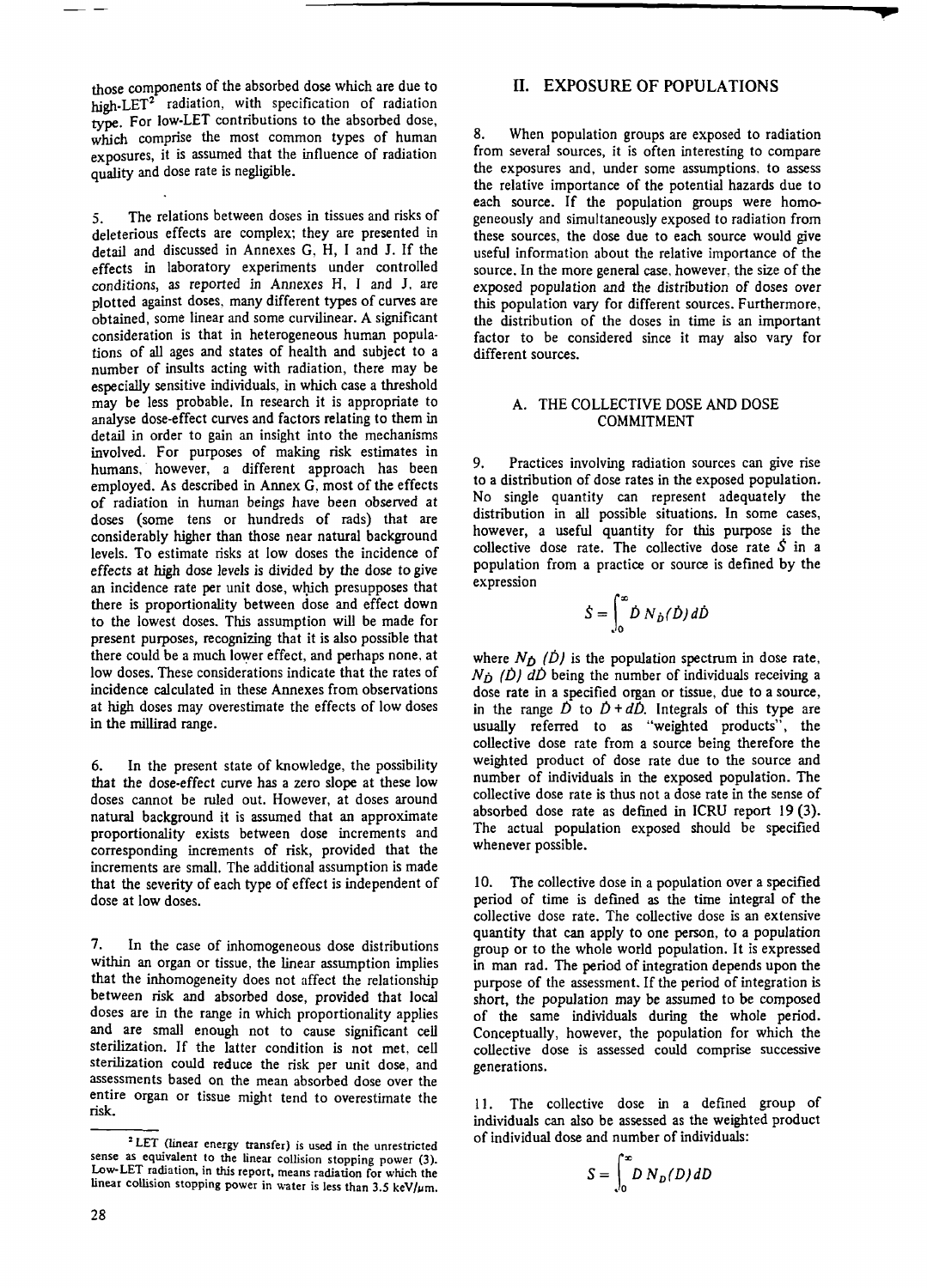where  $N_D$  (D) dD is the number of individuals receiving a dose, in a specified organ or tissue, in the range  $D$  to  $D + dD$ . The defined group may comprise individuals who live at different times or individuals living in a given year, depending upon the purpose of the assessment.

12. The average dose to an individual in the defined exposed group due to a source, called the *per caput* dose  $\bar{D}$  from that source, can be calculated as

$$
\bar{D} = \int_0^\infty D \, N_D(D) \, dD \bigg/ \int_0^\infty N_D(D) \, dD
$$

and since  $\int_0^\infty N_D \, dD = N$ , the total number of individuals in the defined group, it follows that  $S = \overline{D}N$ .

13. The collective dose and the collective dose rate are particularly useful quantities in source-related assessments. The collective dose rate from a source  $k$ ,  $\dot{S}_k$ , is obtained by including in the population under consideration all individuals simultaneously being exposed by the source k. As the value of  $S_k$  remains unchanged if the population is made arbitrarily larger than the actual exposed group by adding unexposed individuals, it is convenient for the purpose of assessing the collective dose rate from a source to define the population as the world population. This specification is not necessary when the exposed group is small and well defmed in a way that every exposed person can be accounted for.

14. In some cases, the world population may be conveniently subdivided into several groups labelled by  $j = 1, 2, 3, \ldots$ , the collective dose rate then being calculated as

$$
\dot{S} = \sum_{j} \int_{0}^{\infty} \dot{D} N_{j, \dot{D}}(\dot{D}) d\dot{D} = \sum_{j} \dot{S}_{j}
$$

where  $N_{j}$  (D) is the population spectrum in dose rate of group *j*, and  $\dot{S}_i$  is the contribution of group *j* to the collective dose rate. The collective dose rate from source *k* can be assessed as

$$
\dot{S}_k = \sum_j \overline{\dot{D}}_{k,j} N_j
$$

where  $D_{kj}$  is the *per caput* dose rate contributed by source  $k$  in group *j*, and  $N_i$  is the number of individuals in group *j*. All these quantities are functions of time.

15. In order to have a measure of the total exposure of the population caused by a source, the collective dose commitment is used. The collective dose commitment  $S_{k}^{c}$  due to a given event, decision or finite practice  $k$  is defined as the infmite time-integral of the collective dose rate,  $S_k(t)$ , caused by that event, decision or finite practice:

$$
S_k^c = \int_0^\infty \dot{S}_k(t) \, dt
$$

As discussed above, the collective dose rate  $S_k(t)$  at a given time can be assessed by integration or summation over the world population.

16. As in previous reports. the Committee has also found it convenient to define a *per caput* quantity for the purpose of assessing the total exposure resulting

from a given event, decision or fmite practice. This quantity is the dose commitment  $D_{k}^{c}$ , defined as the infmite time-integral of the *per caput* dose rate due to event, decision or finite practice  $k$ :

$$
D_k^c = \int_0^\infty \overline{D}_k(t) \, dt
$$

where the *per caput* dose rate  $\dot{D}_k(t)$  is the quotient of the collective dose rate and the population size at time *t,*  i.e.,  $D_k(t) = S_k(t)/N(t)$ . If the population size remains unchanged over the time period contributing to the integral, we have  $S_k^c = D_k^cN$ .

#### I. Use of the collective dose and collective dose commitment in detriment assessments

17. Under the assumptions given in paragraphs 5 and 6, the collective dose can be used in assessments of the relative detriments from several radiation sources. ICRP has introduced the concept of "detriment" as a quantitative measure of the expected harm in a group of people as a result of a given radiation exposure  $(4)$ . The detriment is defmed as the mathematical expectation of harm, taking into account the probability of occurrence of each type of deleterious effect and the severity of the effect. If the group is composed of *N* persons and if *Pi* is the probability of incurring the effect  $i$ , the severity of which is expressed by a factor  $g_i$ , the detriment  $G$  is

$$
G=N\sum_i p_i g_i
$$

18. Considering only individual exposures to the same type of radiation, and making the assumption that the probability of each effect  $i$  attributable to the source under consideration is directly proportional to the dose from that source  $(p_i = r_i D)$ , where  $r_i$  is the risk factor) and the further assumption that the severity of the effects is independent of their frequency in the dose range of interest, the health detriment in a homogeneously exposed group becomes  $G = N D \Sigma_i r_i g_i$ . In the general case where there is a distribution of doses over the world population, the detriment to health due to source  $k$  is given by

$$
G_{k} = \int_{0}^{\infty} \sum_{i} \left( D_{k} r_{i} g_{i} \right) N_{D_{k}} \left( D_{k} \right) dD_{k} = S_{k} \sum_{i} r_{i} g_{i}
$$

since the sum  $\Sigma_i r_i g_i$  is independent of the dose distribution under the assumptions made.

19. The validity of this expression depends therefore on the assumed linearity, with no threshold, between dose and risk, as has been discussed in paragraph 5. The Committee has stressed that this is a cautious assumption, the validity of which has not yet been established. The risk factors *ri* may vary both with the previously accumulated dose to which the dose *D* from the source under consideration is added and also with the dose rate and radiation quality. It cannot be assumed that the values of  $r_i$  which can be derived from observations at high doses and dose rates also apply to small dose increments at low dose rates.

20. However. for practices resulting in small dose increments to doses of similar order of magnitude, e.g.,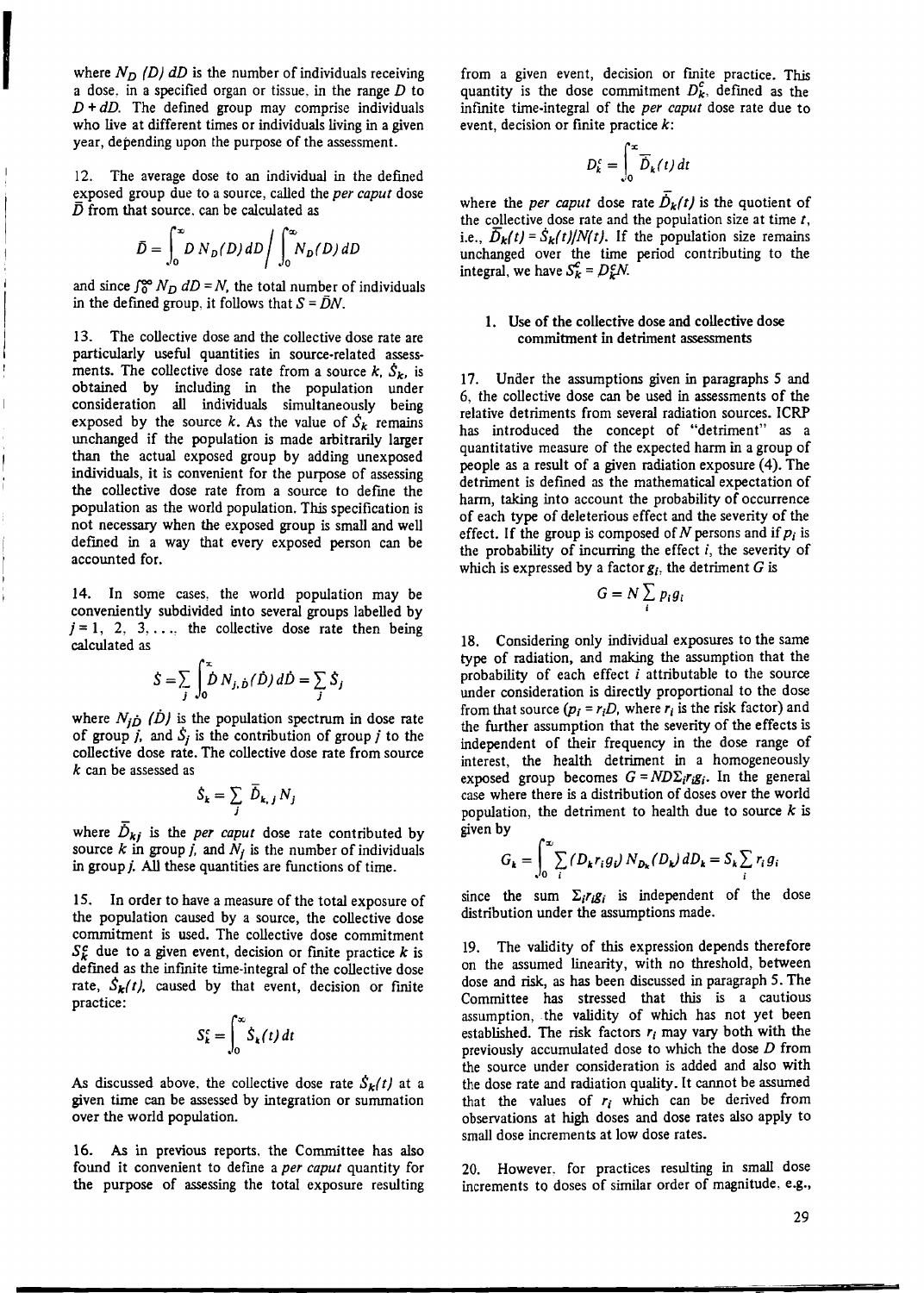small dose increments above the natural background, as well as for the background doses as such, and provided there is no large dose-rate dependence, it may be assumed that, in the first approximation. one and the same value of  $\Sigma_i$ r<sub>i</sub>g<sub>i</sub> would apply. In these conditions it would be possible to assess the *relative* detriment from two practices as the ratio of their collective doses:  $G_1/G_2 \simeq S_1/S_2$ .

21. The use of the collective dose for relative detriment assessments would also be.valid in cases where the practices under comparison generate similar dose distributions over the population. Furthermore, if the real dose-risk relationships have an approximate proportional region, the comparison of collective doses would be valid in cases in which all the individual doses fall in the region of proportionality.

22. The evaluation of the relative health detriment resulting from practices which deliver the doses over quite different times can be done, provided that the assumptions of paragraphs 20 or 21 apply, by comparing the collective dose commitments from these practices.

#### 2. Use of the dose commitment in predictions relating to continued practices

23. Both the dose commitment and the collective dose commitment are usually proportional to the size of the originating event. For example, if the event under consideration is the release of a quantity of a radionuclide to the environment, the dose commitment and the collective dose commitment are proportional to the activity released, provided all other influencing factors remain constant.

24. In these conditions, the values of the *per caput*  dose rate at given times after the originating event are also proportional to the size of that event. It is therefore possible to define for a type of practice a function  $\overline{D}_1(t)$ , giving the *per caput* dose rate per unit of originating event (e.g., per unit of activity released) as a function of time elapsed since the event. It is consequently possible to define the dose commitment per unit originating event  $D_1^c$ , and the collective dose commitment per unit originating event  $S_1^c$ , as

and

$$
S_1^c = \int_0^\infty \bar{D}_1(t) N(t) dt
$$

 $D_1^c = \int_0^\infty \overline{\tilde{D}}_1(t) dt$ 

where  $N(t)$  is the population size. If the population size remains constant over the period contributing to the integral, we have  $S_1^c = ND_1^c$ . In the more general case, the calculation of collective dose commitments often requires the *use* of a population growth model. For short projections into the future an approximate exponential growth has been assumed in this report. On the other hand, for exposures delivered over very long periods of time, the assessments are based on an assumed upper limit for the world population of  $10^{10}$  individuals.

25. A continued practice causing radiation exposures can be considered as a sequence of originating events

discussed in the previous paragraph. The dose commitment per unit practice can be used for predictions of the *per caput* dose rate in the future for the case of a repeated practice at a known and constant rate *R.* The per caput dose rate will increase and for short-lived radionuclides eventually reach a steady value  $\dot{D}_{\infty}$ , which can be calculated by integrating the dose rate contributions at an arbitrary time  $T$ , when a steady state has been reached:

$$
\bar{D}_{\infty} = \int_{-\infty}^{T} R \, \bar{D}_1 \left( T - t \right) dt = R \int_{0}^{\infty} \bar{D}_1 \left( t \right) dt = R \, D_1^c
$$

In the simplified case of a constant population size, we have  $S_1^c = \overline{ND_1^c}$ , and therefore  $\overline{D}_{\infty} = (\overline{R}/N)S_1^c$ . In many cases it is possible to m\_ake rough projections of the practice rate *per caput R/N.* It is then possible to predict the maximum *per caput* dose rate that will be experienced in the future due to the expanded and continuing practice.

26. For doses delivered over a very long time after a single originating event, it would not be realistic to postulate a continued practice for the long times required for the *per caput* dose rate to approach the steady state value. Again, it is interesting to assess the maximum *per caput* dose rate,  $\dot{D}_{\text{max}}$ , caused in the future by the practice. If the practice continues to a time *T* at rate R and then is discontinued, the *per caput.*  dose rate at any time  $T > \tau$  is given by

$$
\bar{D}(T) = \int_0^{\tau} R \, \dot{D}_1(T - t) \, dt = R \int_{T - \tau}^{T} \dot{D}_1(t) \, dt
$$

It can be shown that if the function  $\overline{D}_1(t)$  has a single maximum at time  $\theta$  and then declines monotonically, the maximum *per caput* dose rate occurs at a time  $T_m$ such that  $\tau < T_m < \tau + \theta$ . Since in most practical cases  $\tau >> \theta$  (and therefore  $T_m \approx \tau$ ), the maximum *per caput* dose rate is approximately given by

$$
\bar{D}_{\max} \simeq R \int_0^{\tau} \bar{D}_1(t) dt
$$

27. The integral  $\int_0^{\tau} \tilde{D}_1(t) dt = D_1^{\tau}$  does not relate to the total detriment per unit practice. but it is useful in assessing the maximum *per caput* dose rate that will result from a continuing but finite practice. If the population size remains constant during the time contributing to the integration, it is convenient to express the maximum *per capui* dose rate as a function of the practice rate *per caput R/N as* 

$$
\bar{D}_{\max} = (R/N) S_1^{\rm t}
$$

where  $S_1^{\tau}$  =  $ND_1^{\tau}$  will be referred to in this report as the incomplete collective dose commitment per unit practice.

#### B. ENVIRONMENT AL MODELS USED IN THE ASSESSMENT OF DOSE COMMITMENTS

28. The chain of events leading from the primary release of radioactive substances to the irradiation of human tissues can be schematically represented by compartment models, in which the rates of transfer of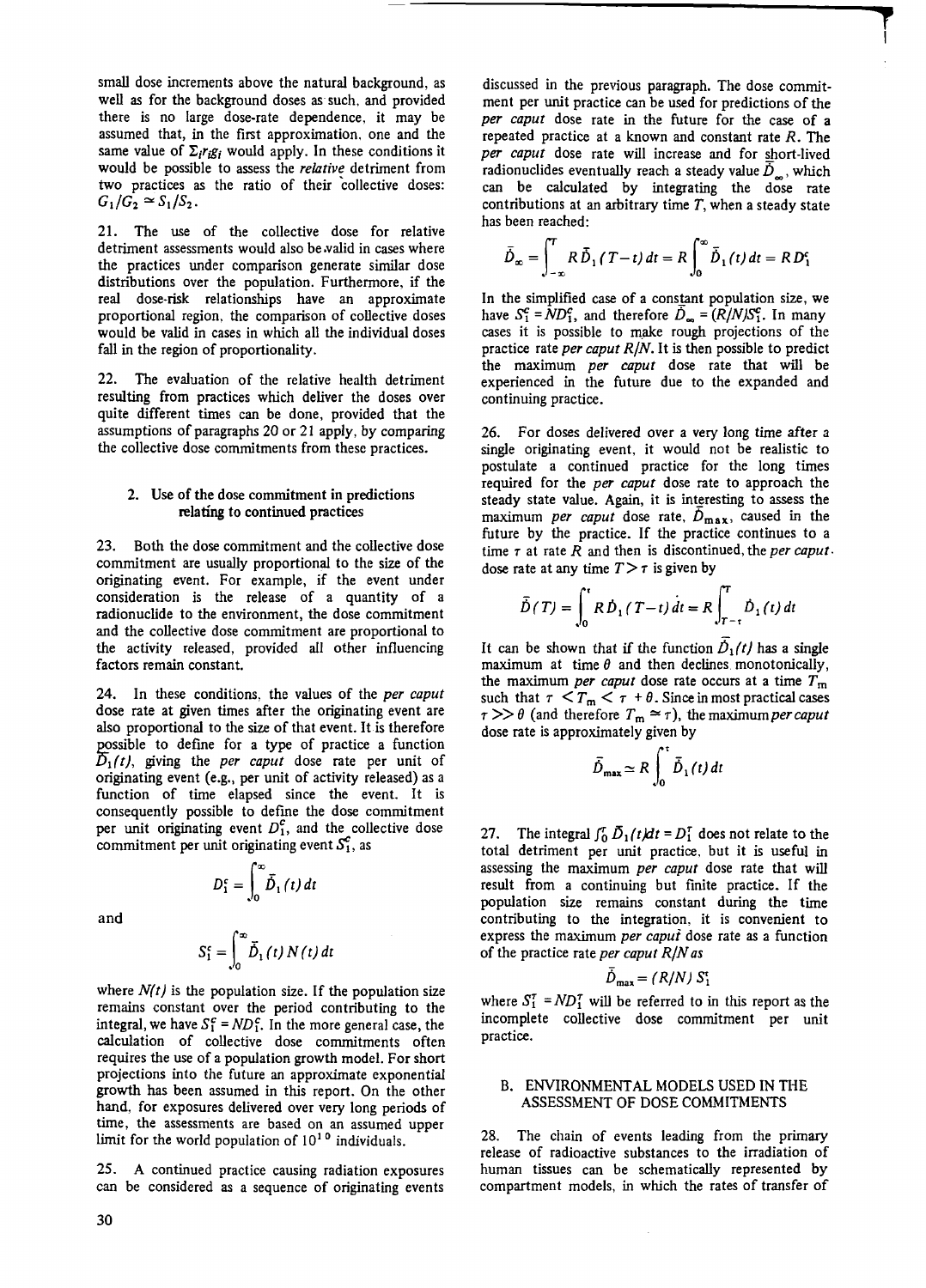radioactivity between compartments are specified by constants or by time functions. The use of compartment models, even when very complex, implies considerable simplification of the real transfer processes.

29. Since the dose commitment from a given source is the integral over infinite time of the *per caput* dose rate resulting from the input, steps in the sequence from input to the final dose commitment can be conveniently described in terms of the quotient of the infinite time-integral of the appropriate quantity in step  $j$  of the sequence to the infinite time-integral of the appropriate quantity in the preceding step *i.* These quotients define the *transfer factors Pij* in the pathway from input of radionuclides into the environment to the subsequent radiation dose in man:

$$
P_{ij} = \int_{-\infty}^{\infty} M_j(t) dt / \int_{-\infty}^{\infty} M_i(t) dt
$$

where  $P_{ij}$  is the factor relating compartment j and the preceding compartment *i*, and  $M_i(t)$  and  $M_i(t)$  are the appropriate quantities (e.g. activity concentrations) in the respective compartments at time  $t$ . The factors  $P_{ij}$ must be expressed in terms of the dimensions of the two quantities they link.

30. The network of pathways linking the release of radioactive material (input) to the dose commitment consists of pathways in series and in parallel. The total transfer factor of a branch (pathway in series) is the product of the transfer factors involved; the total transfer factor of several branches in parallel is the sum of the transfer factors of the branches. The dose commitment, therefore, can be assessed from the input Y by the relation

$$
D^c = Y \sum_{\text{parallel}} \Pi_{\text{series}} P
$$

Transfer factors, their estimation for a number of nuclides, and the uncertainties involved in this estimation because of the variability of the transfer processes were discussed extensively in the 1969 and 1972 reports of the Committee (10, 11). The essential information from those reports is summarized in the relevant annexes of this report.

## ill. **QUANTITIES USED** IN **THE ASSESSMENT OF ORGAN DOSES**

31. In assembling information on radiation levels, the Committee, as in its previous reports, has selected primary data which can be used for the derivation of absorbed doses in human tissues, collective absorbed doses and absorbed dose commitments. Data which describe conditions of exposure to radiation in a useful way for the Committee's purposes are released activities<sup>3</sup> and activity concentrations, from which internal or external irradiation may be assessed, and quantities specifying ambient radiation levels, from which external irradiation may be assessed.

#### A. INTERNAL IRRADIATION

32. In the case of internal irradiation, the doses in the organs of interest of a given individual may be estimated from one or more of the following basic determinations:

(a) Measurements of activity concentrations in the environment and in diet components, leading to estimates of the intake and, by the use of appropriate metabolic models, to estimates of the residence of the activity in the tissues of interest;

(b) Assessments of the activity in the body or in the relevant tissues, made on the basis of measurements of radiation emitted from the body or of measurements of activity in tissue samples;

(c) Measurements of the activity of excreta or exhaled air leading, by the use of appropriate metabolic models, to estimates of the activity in the body.

33. The use of these three types of information for the purpose of dose assessments requires the postulation of models to describe the body and tissue radioactive contents as a function of time. For example, for contamination through the diet, the activity in the body

or a tissue, as a function of time, is given by  
\n
$$
Q(t) = \int_0^t IC(\tau) \, dr(t-\tau) \, d\tau
$$

where *Q(t)*  is the activity in the body or tissue of interest at time *t,* 

> *I*  is the diet consumption per unit time,

- *C(T)*  is the activity concentration in the diet at time T.
- A is the fractional absorption into blood of the ingested activity, and
- $r(t)$ is the fraction of the activity absorbed into blood that is retained in the body or the tissue under consideration at a time *t*  after a single uptake.

The basic data for this equation are the diet concentrations as a function of time. Similar formulations can be derived to make use of basic information of types (b) and *(c)* referred to in paragraph 32.

34. For the purpose of assessing dose commitments. the population weighted average of *Q(t)* is needed. The parameters of the expression given in paragraph 33, as well as the function  $r(t)$ , are usually functions of age, and this must be taken into account in the derivation of the *per caput* value  $\overline{Q}(t)$ .

35. The dose commitment is calculated as

$$
D^c = K \int_0^\infty \overline{Q}(t) dt
$$

where  $K$  is a conversion factor appropriate to the population group. The conversion factors involved in the calculation of absorbed dose from  $\int_0^{\infty} Q(t) dt$  do not necessarily relate to the same tissue or organ for which *Q(t)* is given. For example, the dose in the red bone marrow and the endosteal cells may be caused by irradiation from radionuclides in bone. Also, different

<sup>&</sup>lt;sup>3</sup>The SI unit of activity is the second to the power minus one, the special name of the unit being the becquerel  $(1Bq =$ 1 s<sup>-1</sup>). In the present document use is made of the previous special unit for activity, the curie (1 Ci =  $3.7 10^{10}$  Bq).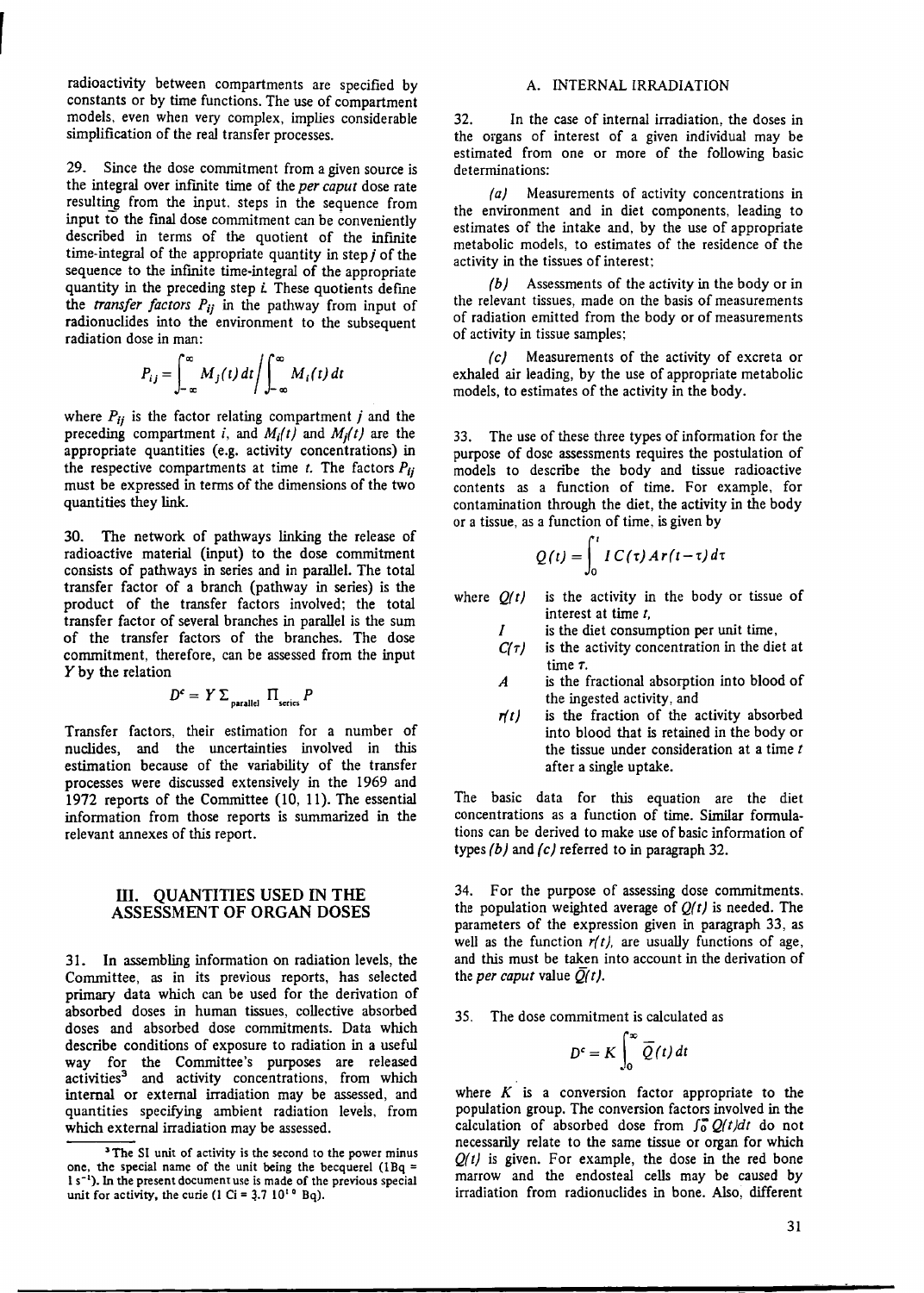parts of one and the same organ or tissue may receive different doses, but as already mentioned, it is the *mean*  dose in the specified organs and tissues which is of interest to the Committee.

## B. EXTERNAL IRRADIATION

36. The assessment of organ doses from external irradiation requires, in principle, the knowledge of the energy and angular differential distribution of the fluence rate of each component of the radiation field. These differential distributions can be obtained by spectrometric measurements, but in general only calculated values, for cases where the source distributions are known, are available.

37. Most reported field measurements provide values of integral quantities, usually describing the field in the absence of an exposed person-in "receptor-free" conditions. These quantities, if specified unambiguously, can be used for the assessment of organ doses of a person introduced in the radiation field, provided some information is available on the characteristics of the field. The present report uses two quantities to describe receptor-free irradiation situations: the absorbed dose rate in air  $\dot{D}_a$  and the absorbed dose index rate  $\dot{D}_1$ .

38. The absorbed dose rate in air  $\dot{D}_a$  is used in this report to describe environmental exposure situations resulting from gamma-emitting nuclides, and it is unambiguously specified when it may be assumed that full secondary electron equilibrium exists in air. In this condition, the absorbed dose rate in air can be derived from the exposure rate  $\dot{X}$  as  $\dot{D}_a = a\dot{X}$ , where the value of the conversion factor *a* is 0.869 rad/R. The absorbed dose rate in air will usually be expressed in microrad per hour.

39. For describing receptor-free irradiation situations due to cosmic radiation it is convenient to select a quantity which, for the purpose of comparison, could equally be used at any altitude and in space. The absorbed dose rate can be used for this purpose but its magnitude depends upon the geometry of the material in which it is determined. Selection of a specified geometry for such a determination provides an unambiguous value for the absorbed dose rate. Such a specified geometry is contained in the definition of the absorbed dose **index**  rate  $\dot{D}_1$  which is used in this report to describe receptor-free environmental radiation levels due to cosmic rays. The absorbed dose index rate is defined as the maximum absorbed dose rate that would occur in a 30-cm diameter tissue-equivalent sphere if the sphere were located with its centre at the point of interest (3). The  $\dot{D}_1$  also will usually be expressed in microrad per hour.

40. From the environmental quantities, the absorbed doses in a number of human organs of interest will be assessed, usually as annual doses or as dose commitments **per** unit practice. These assessments necessitate a number of assumptions, both about factors which influence the depth dose calculations and on the periods of time during which persons are exposed to the various radiation fields.

41. When the receptor is located in the region of interest, the procedure of assessing organ dose rates from absorbed dose rates in air involves the following considerations: Absorbed dose rates in air are multiplied by the  $s$ -factor<sup>4</sup> to transform them to tissue dose rate. The change from receptor-free conditions to the situation where a person is present in the radiation field will influence the field at the surface of the body. Back-scattered radiation may increase the dose rate at the surface, but the body will also act as a shield and reduce the dose rate. The influence of body shielding will depend upon the location of the organ of interest, and the energy and angular distribution of the radiation.

42. Except for the rare case where the radiation field is monodirectional and the irradiated person is not moving, the "depth" of an organ would be the weighted average of the distance in the body that would have to be penetrated by rays entering from different directions. The difference in absorbed dose rate at the surface of the body when the radiation is monodirectional and exposing the surface under consideration, and when the field is isotropic, may be substantial. The ratio of the "monodirectional dose rate" to the "isotropic dose rate" at any depth, when the fields produce one and the same absorbed dose rate in air under receptor-free conditions, may be referred to as the isotropy factor  $k$  at that depth. The isotropy factor cannot exceed 2 for points near the surface of the body, and it approaches 1 near the centre of the body and at all locations if the absorbed dose rate is constant throughout the body.

43. The assessment of organ doses requires therefore that the absorbed dose in air (after having been transformed to tissue dose by multiplication by the s-factor) be then multiplied by the depth transmission factor  $d$ , the backscatter factor  $b$  and a shielding factor, which would be the inverse of the isotropy factor  $1/k$ . The absorbed dose rate in an organ would be

$$
\dot{D}_{\rm org} = s \, b \, d \, k^{-1} \, \dot{D}_a = s \, g \, \dot{D}_a
$$

where the product of the factors b, d and  $k^{-1}$  could be called the geometry factor g.

44. In the 1972 report, the Committee referred to gonad dose calculations by Bennett (2), indicating that  $sg = 0.82$  for external outdoor exposure  $(2\pi$  geometry), and to gonad dose measurements by Spiers and Overton (9), indicating that  $g = 0.63$  (sg = 0.69) for exposure indoors. By transport calculations, O'Brien and Sanna (6) have assessed absorbed doses in several organs (in the MIRD phantom (8)) per unit exposure, as a function of the energy of gamma rays. Combining these calculations with the environmental gamma-ray exposure spectrum in energy (]), they have calculated organ absorbed doses per unit exposure for environmental conditions. From these calculations *sg* for gonads can be estimated to be about 0.8 in males and about 0.55 in females. As the mathematical phantom, however, uses the Reference Man mass (5) in all calculations, the factor for female gonads is somewhat underestimated. O'Brien (7) has

<sup>•</sup> The s-factor is the ratio of the mass energy absorption coefficients for tissue and air. A value of *s* = 1.10 is correct within  $\pm$  1 per cent for photon energies between 0.1 and 4 MeV for soft tissues.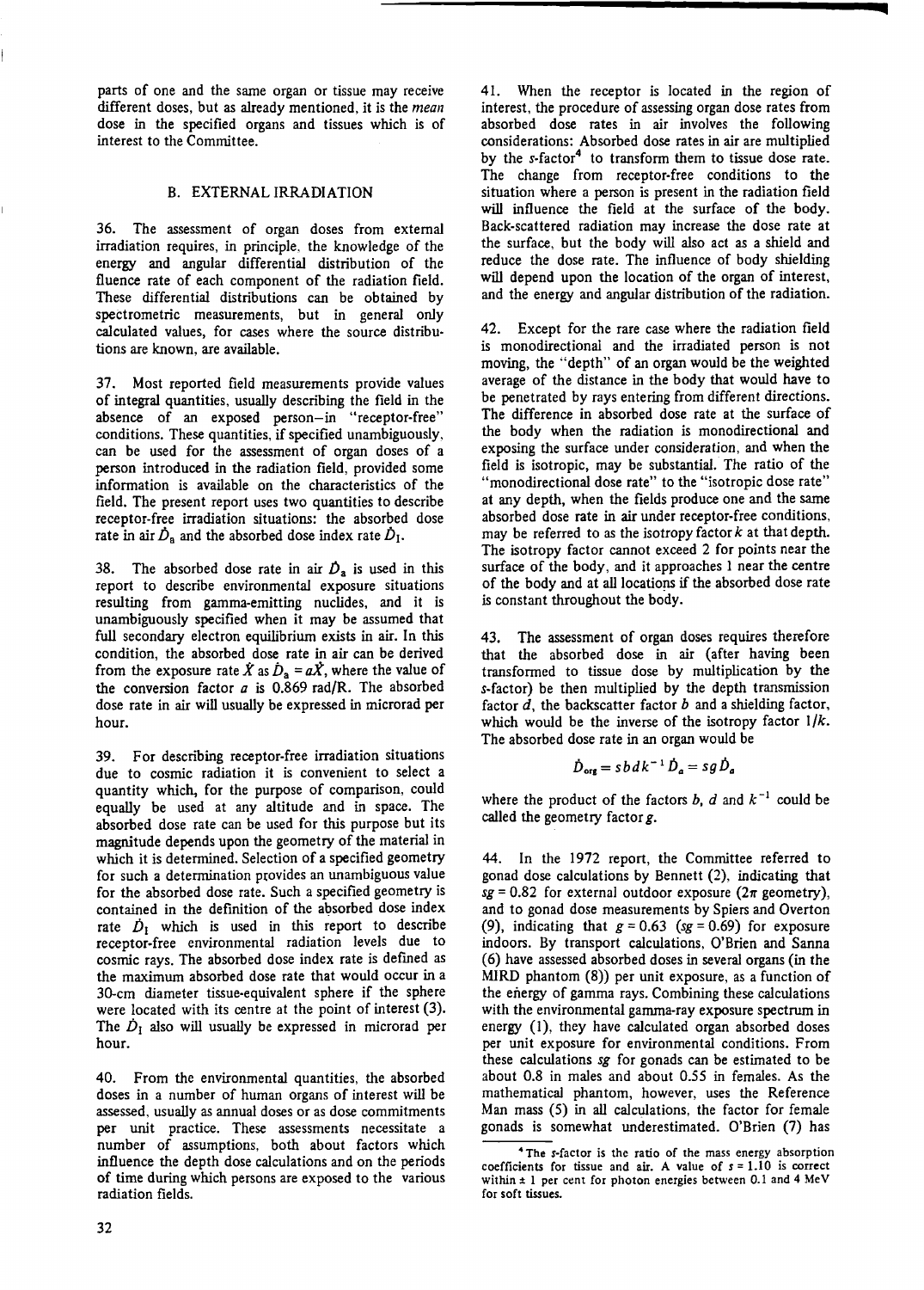recently calculated the organ doses for a female phantom. From these calculations the value of *sg* for female gonads is estimated to be about 0.6.

45. If the occupancy factor (i.e., the fraction of the year during which a person is actually exposed to a given source) is *q,* the annual gonad dose, assuming constant environmental irradiation levels, can be derived from the absorbed dose rate in air as

$$
D=c_{\gamma}qD_{a}
$$

where  $c_{\gamma} = 7.2$  mrad  $\mu$ rad<sup>-1</sup> h for outdoor exposures and 6.0 mrad  $\mu$ rad<sup>-1</sup> h for indoor exposure, using the values of *sg* given in the 1972 report. The calculations of O'Brien and Sanna (6) give a value of *sg* equal to about 0.7 for the ratio between the average absorbed dose in the body and the absorbed dose in air, and show that the

doses in other organs of interest to the Committee are very nearly equal to the gonad dose. It will be assumed that the equation given above applies also to organs such as the breast, the lung and the red bone marrow.

46. In the case of exposures to cosmic radiation, it will be assumed that the absorbed dose index rate represents sufficiently well the relevant organ dose rates in an individual introduced at the location of consideration. If the occupancy factor for that location is  $q$ , the annual organ dose can be derived from the absorbed dose index rate, assuming constant environmental levels, as

## $D = c_{\rm e} q D_1$

where  $D$  is the annual organ dose, and  $c_c$  is 8.76 mrad  $\mu$ rad<sup>-1</sup> h.